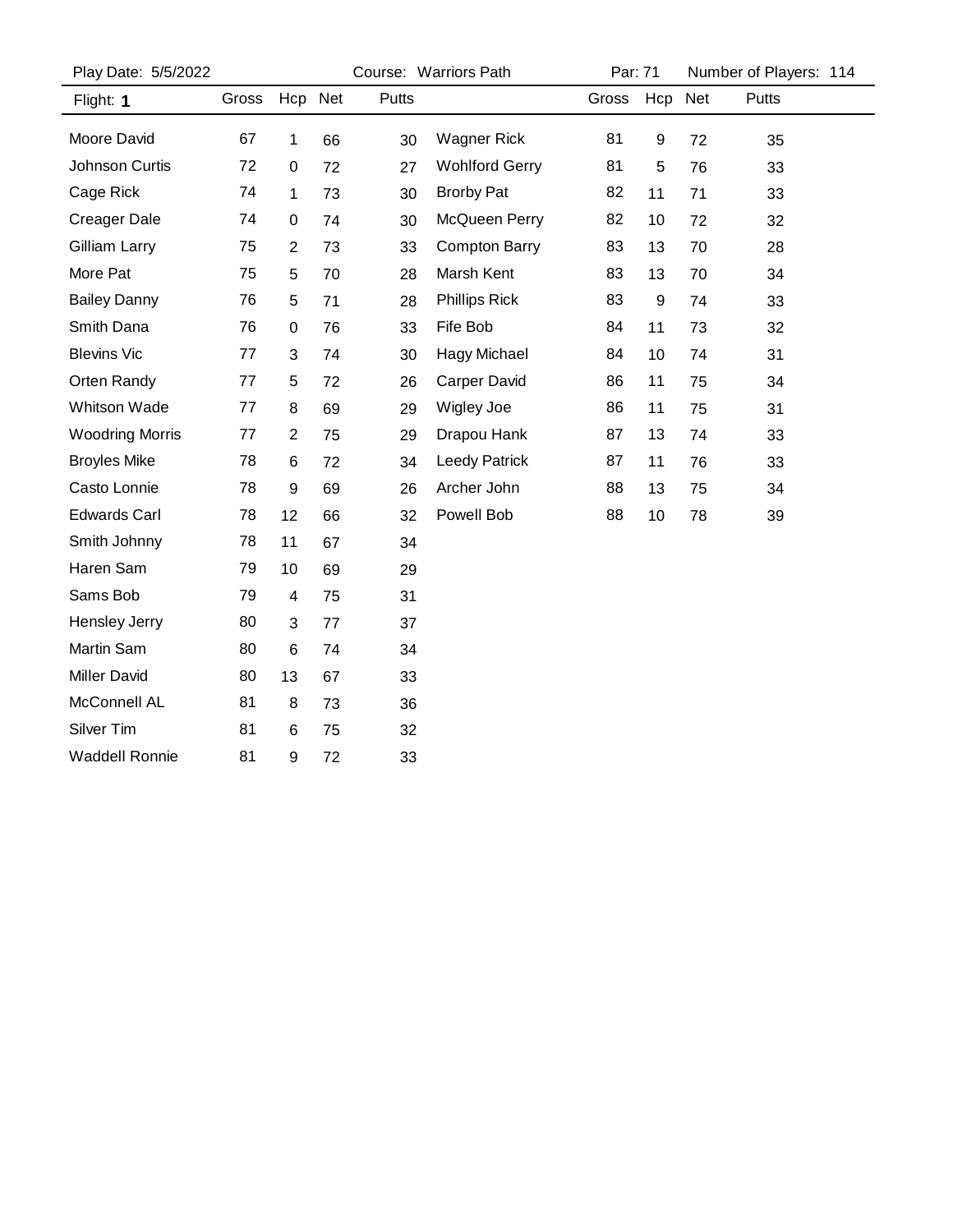| Play Date: 5/5/2022    |       |         |    | Course: Warriors Path | Par: 71           |       | Number of Players: 114 |    |       |  |
|------------------------|-------|---------|----|-----------------------|-------------------|-------|------------------------|----|-------|--|
| Flight: 2              | Gross | Hcp Net |    | Putts                 |                   | Gross | Hcp Net                |    | Putts |  |
| Andrews Clifford       | 82    | 17      | 65 | 30                    | Campbell David    | 93    | 18                     | 75 | 35    |  |
| <b>Peters Mark</b>     | 83    | 19      | 64 | 34                    | Hogan John        | 93    | 14                     | 79 | 35    |  |
| Forby Ronnie           | 84    | 16      | 68 | 32                    | Poe Chuck         | 93    | 16                     | 77 | 40    |  |
| Gould Dan              | 85    | 15      | 70 | 34                    | Snodgrass Herbert | 93    | 18                     | 75 | 37    |  |
| Johnson Ken            | 85    | 19      | 66 | 36                    | Glenn Bob         | 94    | 15                     | 79 | 33    |  |
| Presnell Ray           | 85    | 14      | 71 | 32                    | Loos Marshall     | 94    | 17                     | 77 | 36    |  |
| Shake Jim              | 85    | 18      | 67 | 30                    | Martha Mike       | 94    | 18                     | 76 | 32    |  |
| Clark Mack             | 86    | 19      | 67 | 39                    | Lipscomb Dave     | 95    | 20                     | 75 | 37    |  |
| <b>Garnett Charlie</b> | 88    | 14      | 74 | 35                    | Keller Fred       | 96    | 19                     | 77 | 36    |  |
| <b>Higgins Mike</b>    | 88    | 15      | 73 | 31                    | Roncoli Mark      | 96    | 16                     | 80 | 37    |  |
| Larson Gary            | 89    | 17      | 72 | 34                    | Kishbaugh Bill    | 98    | 14                     | 84 | 40    |  |
| Losito Mark            | 89    | 20      | 69 | 33                    |                   |       |                        |    |       |  |
| McGee Wayne            | 89    | 18      | 71 | 37                    |                   |       |                        |    |       |  |
| <b>Scalf Michael</b>   | 89    | 16      | 73 | 29                    |                   |       |                        |    |       |  |
| <b>Swift Gary</b>      | 89    | 15      | 74 | 35                    |                   |       |                        |    |       |  |
| <b>Wortman Dave</b>    | 89    | 19      | 70 | 34                    |                   |       |                        |    |       |  |
| <b>Bradshaw Carl</b>   | 91    | 19      | 72 | 32                    |                   |       |                        |    |       |  |
| Carey Rod              | 91    | 18      | 73 | 34                    |                   |       |                        |    |       |  |
| <b>Heisner Harry</b>   | 91    | 20      | 71 | 36                    |                   |       |                        |    |       |  |
| <b>Bell Larry</b>      | 92    | 15      | 77 | 32                    |                   |       |                        |    |       |  |
| <b>Buehrig Britton</b> | 92    | 20      | 72 | 40                    |                   |       |                        |    |       |  |
| Johnson Don            | 92    | 15      | 77 | 35                    |                   |       |                        |    |       |  |
| Rader Mike             | 92    | 18      | 74 | 41                    |                   |       |                        |    |       |  |
| Van Inwegen            | 92    | 20      | 72 | 33                    |                   |       |                        |    |       |  |
|                        |       |         |    |                       |                   |       |                        |    |       |  |